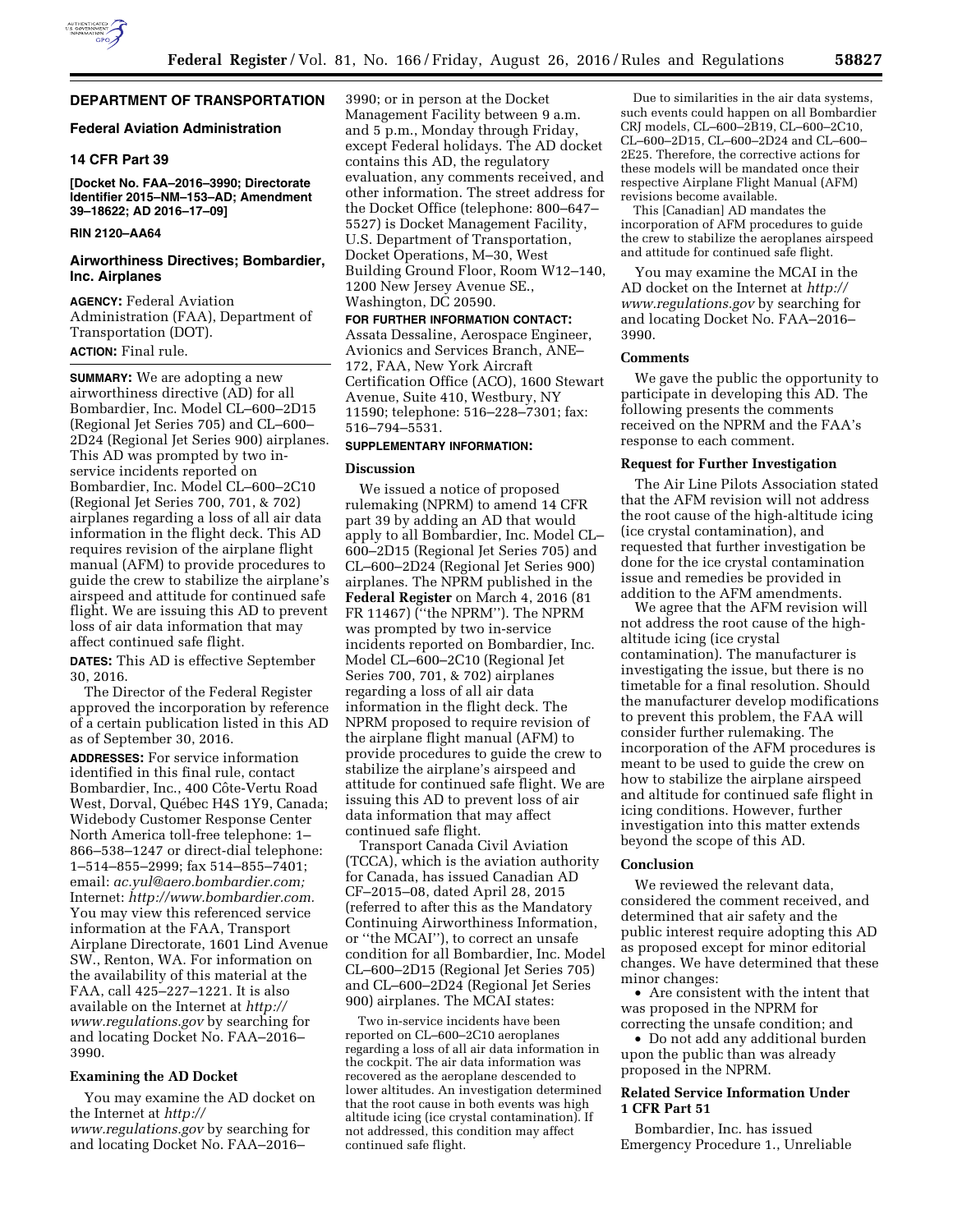Airspeed, of Section 03–19, Emergency Procedures—Unreliable Airspeed, of Chapter 3, Emergency Procedures, in Volume 1 of the Bombardier CRJ Series Regional Jet CL–600–2D15 and CL–600– 2D24 Airplane Flight Manual CSP C– 012, Revision 11A, dated May 25, 2015. The service information describes procedures to guide the crew to stabilize the airplane's airspeed and attitude for continued safe flight. This service

information is reasonably available because the interested parties have access to it through their normal course of business or by the means identified in the **ADDRESSES** section.

# **Interim Action**

Required actions in this AD apply only to Bombardier, Inc. Model CL– 600–2D15 (Regional Jet Series 705) and CL–600–2D24 (Regional Jet Series 900)

airplanes. We may consider issuing further rulemaking on the other Bombardier airplane models identified previously.

# **Costs of Compliance**

We estimate that this AD affects 230 airplanes of U.S. registry.

We estimate the following costs to comply with this AD:

# ESTIMATED COSTS

| Action       | Labor cost | Cost per<br>product | Cost on U.S.<br>operators |
|--------------|------------|---------------------|---------------------------|
| AFM revision |            | \$85                | \$19,550                  |

# **Authority for This Rulemaking**

Title 49 of the United States Code specifies the FAA's authority to issue rules on aviation safety. Subtitle I, section 106, describes the authority of the FAA Administrator. ''Subtitle VII: Aviation Programs,'' describes in more detail the scope of the Agency's authority.

We are issuing this rulemaking under the authority described in ''Subtitle VII, Part A, Subpart III, Section 44701: General requirements.'' Under that section, Congress charges the FAA with promoting safe flight of civil aircraft in air commerce by prescribing regulations for practices, methods, and procedures the Administrator finds necessary for safety in air commerce. This regulation is within the scope of that authority because it addresses an unsafe condition that is likely to exist or develop on products identified in this rulemaking action.

# **Regulatory Findings**

We determined that this AD will not have federalism implications under Executive Order 13132. This AD will not have a substantial direct effect on the States, on the relationship between the national government and the States, or on the distribution of power and responsibilities among the various levels of government.

For the reasons discussed above, I certify that this AD:

1. Is not a ''significant regulatory action'' under Executive Order 12866;

2. Is not a ''significant rule'' under the DOT Regulatory Policies and Procedures (44 FR 11034, February 26, 1979);

3. Will not affect intrastate aviation in Alaska; and

4. Will not have a significant economic impact, positive or negative, on a substantial number of small entities under the criteria of the Regulatory Flexibility Act.

### **List of Subjects in 14 CFR Part 39**

Air transportation, Aircraft, Aviation safety, Incorporation by reference, Safety.

# **Adoption of the Amendment**

Accordingly, under the authority delegated to me by the Administrator, the FAA amends 14 CFR part 39 as follows:

# **PART 39—AIRWORTHINESS DIRECTIVES**

■ 1. The authority citation for part 39 continues to read as follows:

**Authority:** 49 U.S.C. 106(g), 40113, 44701.

# **§ 39.13 [Amended]**

■ 2. The FAA amends § 39.13 by adding the following new airworthiness directive (AD):

**2016–17–09 Bombardier, Inc.:** Amendment 39–18622; Docket No. FAA–2016–3990; Directorate Identifier 2015–NM–153–AD.

#### **(a) Effective Date**

This AD is effective September 30, 2016.

# **(b) Affected ADs**

None.

#### **(c) Applicability**

This AD applies to all Bombardier, Inc. Model CL–600–2D15 (Regional Jet Series 705) and CL–600–2D24 (Regional Jet Series 900) airplanes, certificated in any category.

#### **(d) Subject**

Air Transport Association (ATA) of America Code 34, Navigation.

#### **(e) Reason**

This AD was prompted by reports of two in-service incidents on Bombardier, Inc. Model CL–600–2C10 (Regional Jet Series 700, 701, & 702) airplanes regarding a loss of all air data information in the flight deck. We are issuing this AD to prevent air data information loss that may affect continued safe flight.

### **(f) Compliance**

Comply with this AD within the compliance times specified, unless already done.

#### **(g) Airplane Flight Manual (AFM) Revision**

Within 30 days after the effective date of this AD, revise the Emergency Procedures section of the AFM to include the information in Emergency Procedure 1., Unreliable Airspeed, of Section 03–19, Emergency Procedures—Unreliable Airspeed, of Chapter 3, Emergency Procedures, in Volume 1 of the Bombardier CRJ Series Regional Jet CL–600–2D15 and CL–600–2D24 AFM CSP C–012, Revision 11A, dated May 25, 2015.

#### **(h) Other FAA AD Provisions**

The following provisions also apply to this AD:

(1) *Alternative Methods of Compliance (AMOCs):* The Manager, New York Aircraft Certification Office (ACO), ANE–170, FAA, has the authority to approve AMOCs for this AD, if requested using the procedures found in 14 CFR 39.19. In accordance with 14 CFR 39.19, send your request to your principal inspector or local Flight Standards District Office, as appropriate. If sending information directly to the ACO, send it to ATTN: Assata Dessaline, Aerospace Engineer, Avionics and Services Branch, ANE 172, FAA, New York ACO, 1600 Stewart Avenue, Suite 410, Westbury, NY 11590; telephone: 516–228– 7301; fax: 516–794–5531. Before using any approved AMOC, notify your appropriate principal inspector, or lacking a principal inspector, the manager of the local flight standards district office/certificate holding district office. The AMOC approval letter must specifically reference this AD.

(2) *Contacting the Manufacturer:* For any requirement in this AD to obtain corrective actions from a manufacturer, the action must be accomplished using a method approved by the Manager, New York ACO, ANE–170, Engine and Propeller Directorate, FAA; or Transport Canada Civil Aviation (TCCA); or Bombardier, Inc.'s TCCA Design Approval Organization (DAO). If approved by the DAO, the approval must include the DAOauthorized signature.